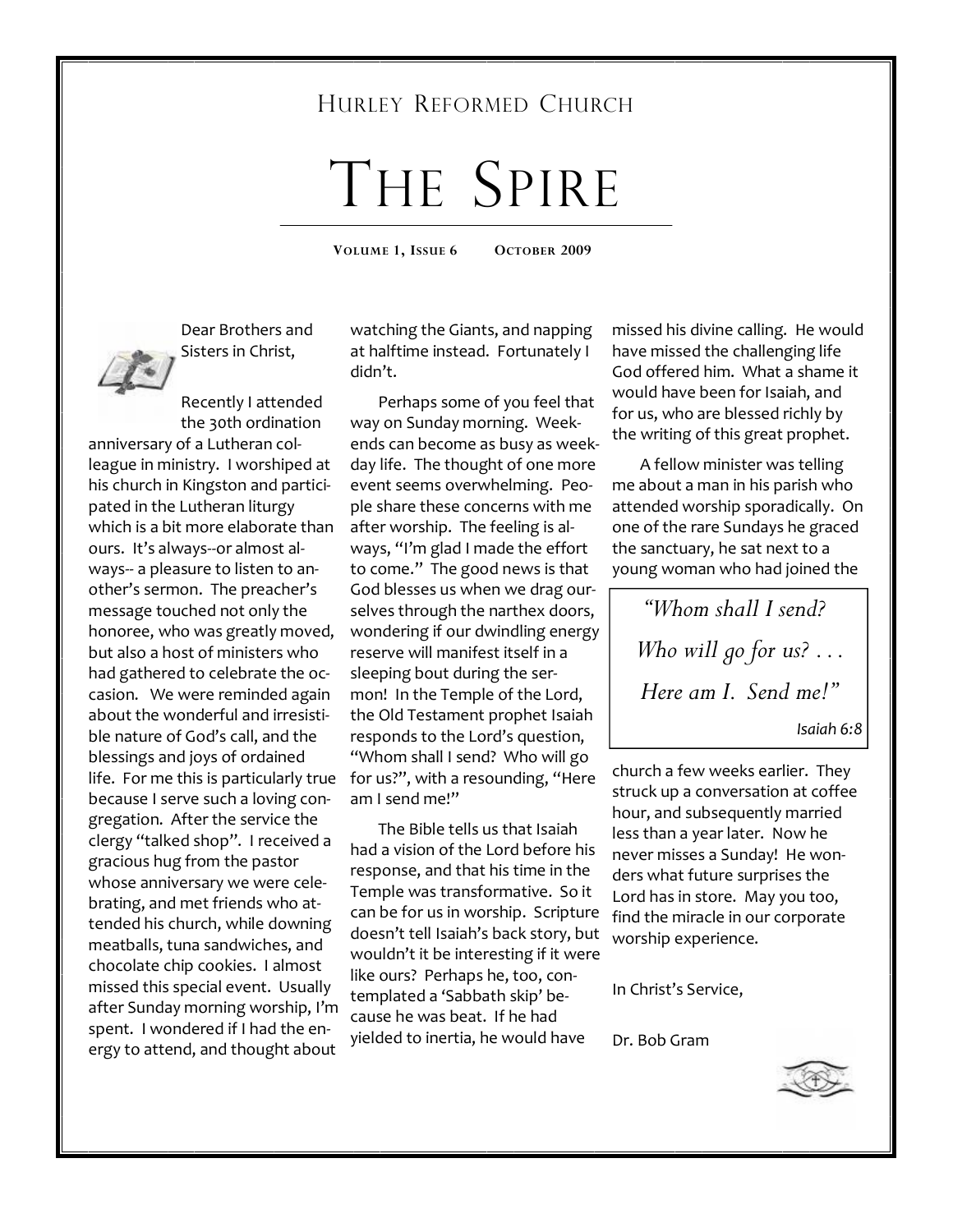#### *Women's Guild*



 We will be selling our famous pecans again this year. We will be making those annual calls for pecan sales in the upcoming weeks. If you don't receive a call but would like pecans please see Jean Dussol to place your order.

 The ladies have started work on the new quilt. They meet on Monday's in Room 4 at 9am. If you like to use a needle & thread but don't know how to quilt well, they will walk you through it. You will have a great time.

 The Rafferty family has a freezer they would like to donate to the church. It will be a great help to us in the kitchen. Thank you to the Rafferty's!! Also, thank you to Ron Chrisey for removing the non-working dish washer to make room for the expected freezer.

 We will have our annual baked good tables set up during the Turkey Dinner. Please come & check us out. We will also be having a few craft items. So, don't leave the church without stopping by our table.

Our calendar of events:

10/18/09 Meeting

11/3/09 Bake Sales during the Election Day Turkey Dinner

11/15/09 Meeting

12/13/09 Cookie Walk

 We invite all women of the church to be a part of the Women's Guild. You don't have to be a member of the church to join us. We meet right after church in the Dutch Room. So, come & see what we are all about!

Blessings Sandy Emrich - President

## Annual Election Day Turkey Dinner

# Tuesday, November 3, 2009 Seatings: 4:30, 5:30, 6:30

For Reservations Call: 331-4121 Adults: \$10.00; Children Under 12: \$5.00



We are off and running. We held our first meeting and are already making plans for a fun and exciting year serving our

community and God. We had several new members join us for our meeting plus an adult that would like to work with our group of kids. His name is Steve Helm. We are thrilled that he has joined our group and look forward to working with him in the near future.

 We are currently selling 2009 wall calendars for \$7 each—which we are almost sold out so if you haven't picked yours up yet please do so soon—and blank note cards

for \$5 each. Both of these items have been in high demand over the years. So, please pick yours up during coffee hour.

 Thank you to everyone that came out for our Penny Social that was held on 10/2. We will write more about this next month.

 We will be collecting for the months of October and November Thanksgiving items for the 4 Thanksgiving baskets that we put together for needy families. We are collecting everything that you find on your Thanksgiving table. The last collection date for this will be 11/15/09. Please put your items in the box marked food collection in Schadewald Hall. Thanks for help-

ing us make these families' holiday a little brighter.

Our upcoming events:

**10/11/09 -** Meeting

**10/23/09 -** YG only Sleepover and going to Paul's Corn Maze

**10/31/09** - Help serve at the Halloween Breakfast at church. Arrive at 7:30am. Breakfast will be served from 8am till 11am.

If you are in  $5<sup>th</sup>$  grade or higher and would like to join us please come to any one of the above activities as we would love to have you. No membership fee required.

#### God Bless,

Lisa Longto, Sandy & Katie Emrich Youth Group Leaders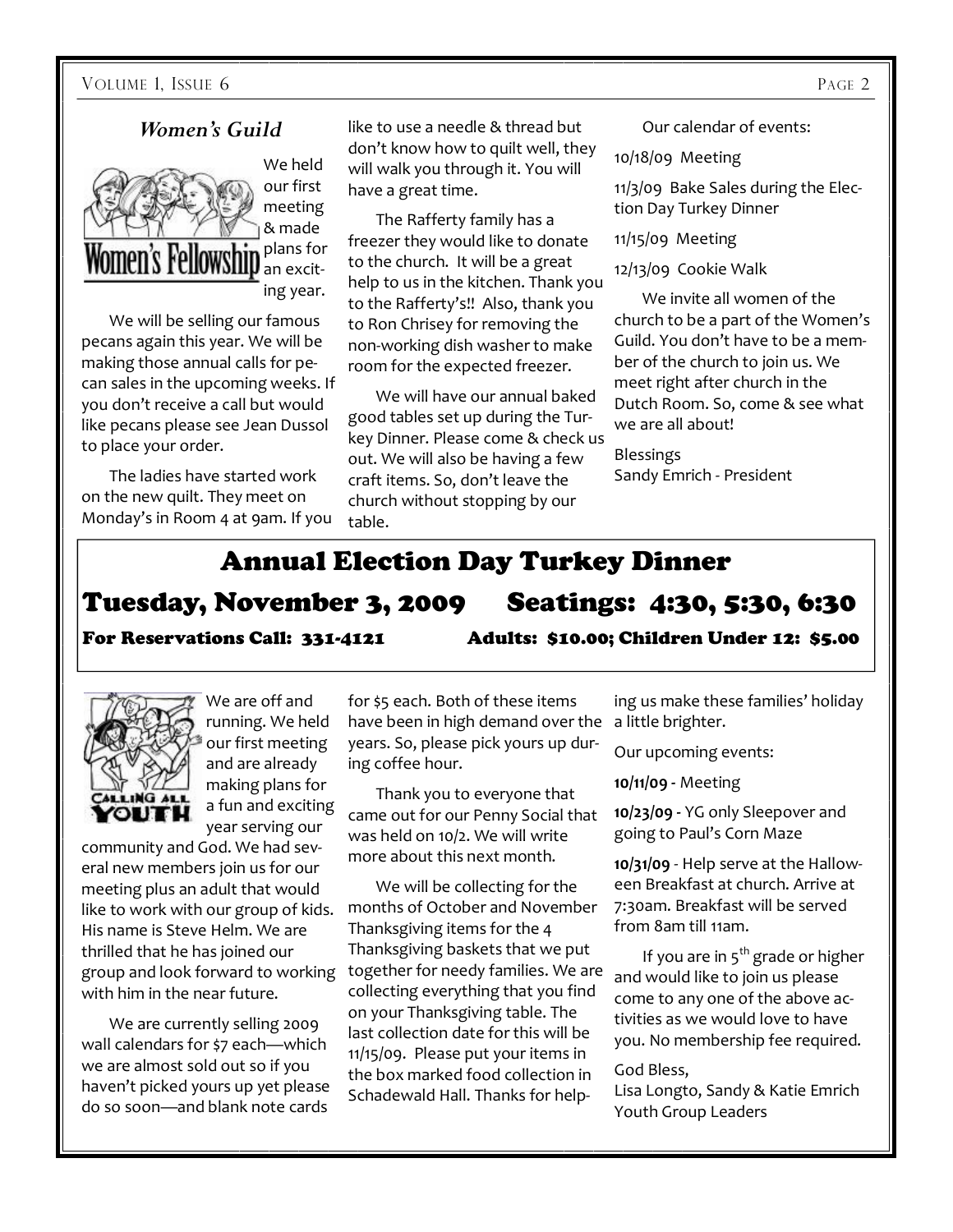The serenity and peaceful beauty of the columbarium, Stickley Gardens, came to life recently as we met to honor Sam Madero and place his remains in the niche that bore his name. A service of remembrance was held in the sanctuary, led by Dr. Gram and Rev. Stickley on September 12th. The sanctuary was filled to over-flowing so we of Sam's ashes in the columbarium. asked those standing to find seats in the balcony which was almost filled. So many of Sam's friends and acquaintances had come to pay their respects and the number of young people present really made everyone feel the companionship and the caring of those pre-was and it was a feeling of reversent. Two of Sam's friends gave the eulogy for Sam in memories and in poetry, some of which were written by them. It was a moving and meaningful service of hope and promise and was a fitting time of worship and of our remembrance of someone we had known.

### *Stickley Gardens*

At the conclusion of the service in the sanctuary Sam's family carried his urn outside for the interment and invited anyone present who would like to join them to come to the columbarium. Almost everyone in the sanctuary came to join us and we waited quietly for everyone to be a part of the placement A short prayer and committal and the invitation for anyone to come and sit and remember Sam at any time was given to the crowd that had gathered. Many of those present commented on what a beautiful and meaningful place this really ence for the place of rest and solitude for friends like Sam. We honor him and we commit him to the One who now gives him rest and peace.

> Rev. Charles Stickley Pastor Emeritus

#### *Let's do lunch!*

It is difficult for several of our formerly active members and friends to attend church and participate in related activities. We miss them! Therefore, we are forming a group, **Lunch Bag Ladies**, who will visit and have some lunch with these folks. We will meet at the church on the *second Thursday* of each month. If you'd like to participate in this outreach program you just need to provide your own lunch and meet at the church around 11:00

where we will make some sandwiches for those we are visiting.

 If you are interested in joining the **Lunch Bag Ladies** see Joyce Pinckney after the church service or call her at 338-5253. We will



make arrangements for our visits when we know how many volunteers we have. Going in pairs

should be fun for us and for those we visit. We're looking forward to this monthly outing.

#### *Pain*

You walk down the road You stop and think why, Why am I living through this pain, Why won't the pain go away, Why do I feel like something is missing? Why am I noticing my life isn't complete, Now I know why I left them without a single tear, My tear I almost cried, but I didn't Which hurt the most It hurt so much to try not to cry I know now I shouldn't hold back But it's hard I don't want to show I am weak But to prove I am strong through the pain And everything else that comes with it, But now I know I know showing pain is better, Better than holding it in Why? Why can't I learn to be weak? Weak is better, Better for everybody Because showing you can be, Can be weak sometimes can show, That you care Weak is better, Better for everybody. Mikayla Mellin

Sam's Sister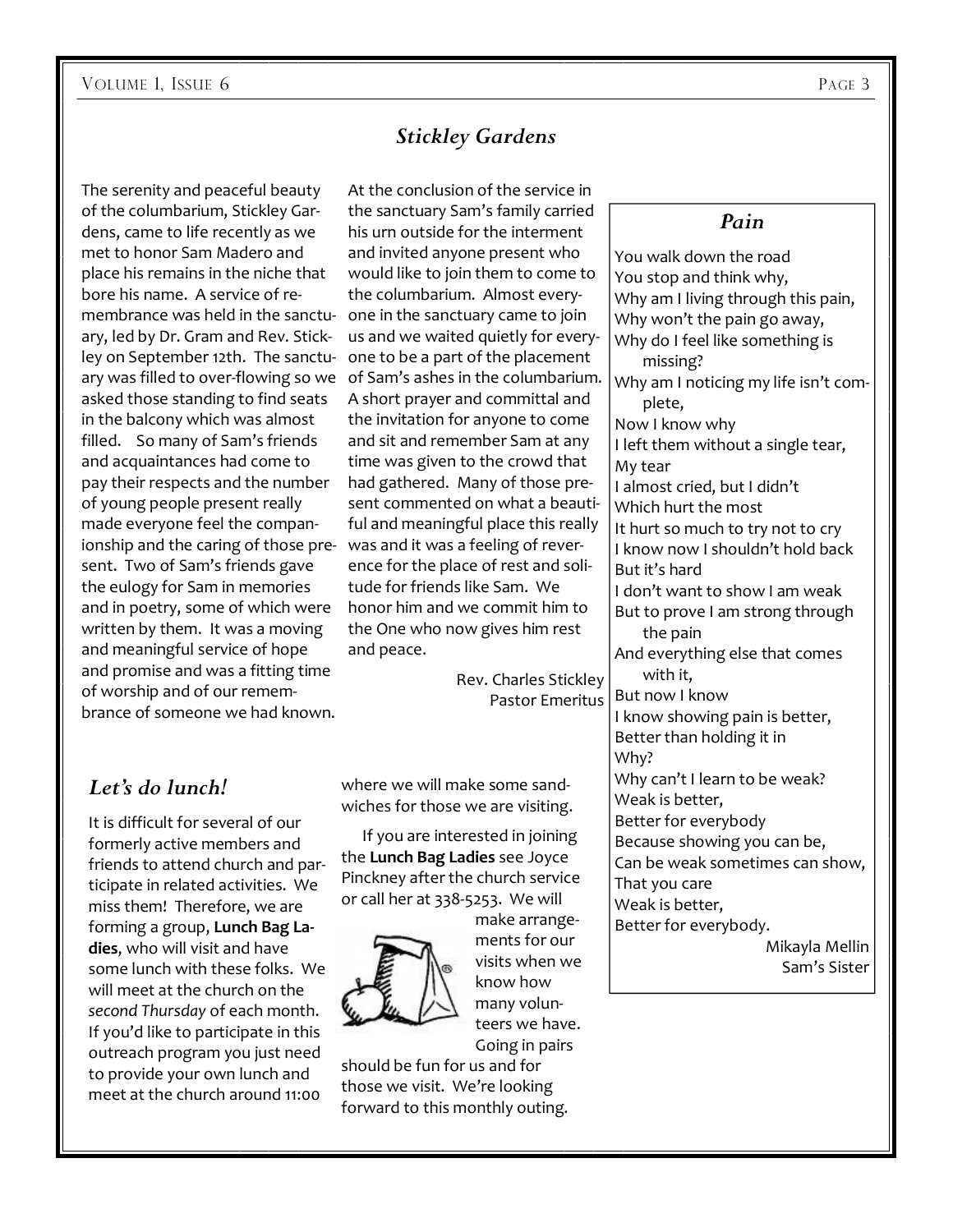#### **Babe Sends a Sign**

#### By Baby & Russ Glass

Hi, my name is Baby. I died. Oh, no, please don't be sad, I was very sick. I feel much better now but my Daddy, my human daddy, is very, very sad. He misses me a lot and thinks about me every day and cries when he does. That is why I have to tell you what I did, it was way COOL. I am so proud of myself. It was PURRRRFECT!!!

 First let me tell you a little about me and my daddy and how we got to be Daddy and Baby Cat. I came

to live with my new family in August of 1988. I was so little and so scared of everyone was so BIG Shannon, Daddy's young daughter, brought me home. I was only 5 weeks old and very small. I was all alone with strange BIG PEOPLE and Cat. not with my sisters and brothers.

 My new family made a big fuss over me but all I wanted to do was hide anywhere I could. Thankfully they always found me and held me, petted me and cuddled me all the time, which made me feel really special. For the next day or so I looked around and smelled every-



thing to see if I liked my new home. I thought, wow!, a whole house just for me, but I was still a little scared and wouldn't eat. This is when Shannon's father and I started to become Daddy and Baby

 Remember, I said everyone was BIG and I was little? Well, these big people put these plates of strange food down on the floor and just stood there watching me. I didn't know what to do so I did nothing. Yup, nothing. Just stood there. Well, that didn't go over well with Shannon's dad. He is Italian and everyone eats in his house. I remember there was a lot of talking and hand waving. I didn't know what was going on. I was only a baby cat and I didn't understand "people talk" yet. Shannon's dad started to whip up something in a small bowl. I know it had milk in it and some other stuff too. Then he put it down on the floor just like the rest of the food but then he did something else. He got down on the floor on his belly. This was OK with me now that he was down at my level. It made me feel not as small. What was this big man with whiskers all over his face doing down here? I soon found out.

 He stuck his finger into that bowl of milk stuff. I was watching him very closely and put this big drop of milk right on my nose. Boy was I shocked! What I did next was what any kitten would do, I licked my nose. I don't know what he put in that stuff but it tasted pretty good. Then he did it again. This time I got the idea an drank some out of my bowl. This seemed to make him very happy. Me too, now that I wasn't so hungry. He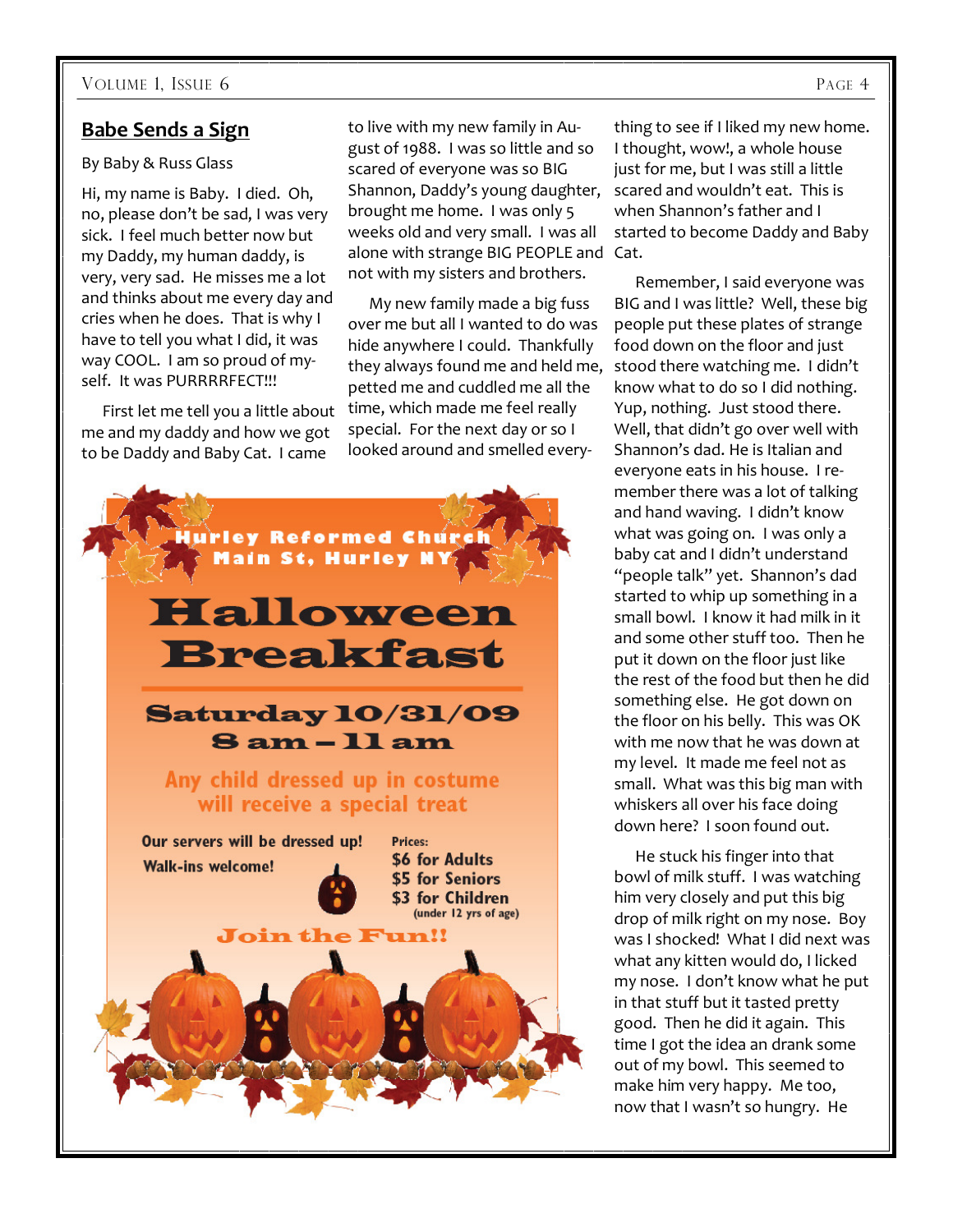#### VOLUME 1, ISSUE 6 PAGE 5

watched me lick up the milk and when I finished he picked me up and cuddled me in his arms. He was all warm and talked softly, telling me what a good little baby cat I was. Well, that did it. I was in love with this man who treated me special, just like one of the family.

 As the days passed, Daddy's wife, Anne (she was to become my Mommy) started

to give me all kinds of kitten food and water. I really liked this one kind better than all the rest. Can you guess



what it was? It was tuna fish. Wow, was it delicious. She was fun and would laugh and laugh at the silly things I did. I loved her a lot too. As I got bigger I used to get into all sorts of trouble and really liked to scare company when they came to visit. They had this sofa that turned into a bed and I would crawl up inside the back, over the springs and down to where people were sitting. Then I'd reach out my paw and scratch their butts. Oh, what great fun it was to hear them holler and jump up. Or, I up on the wall in the doorway with my tail all fluffed out and growl this little kitty growl (I could get as high as their waist) then run upstairs and listen to what they said. That one really upset the company, especially Colleen - she was Daddy's son's wife. She would just for a little cat to live. I would be freak out and say that I was crazy. I also remember Mommy had this hanging plant over the sofa. I used the COOLEST things I every did. to jump and jump trying to get it. Then one day I did. Boy the dirt

was everywhere and I was in trouble again. Daddy would catch me, hold me up in the air and yell at me then tell me what a naughty little baby cat I was. This is why I loved him so much. After he was done yelling at me, he would smile, hold me tight and tell me he loved me. He then did something special that he would do for the rest of my life. He would nibble on my ear, not hard, just with his lips and tell me I was his Baby Cat. It felt real nice and I would lick one of his fingers so he knew I liked it. No matter how bad I was or how often I got into trouble Daddy would always tell me that I was his Baby Cat and that he loved me and I always, always had his lap to lie in.

would get a running start and jump He said that he loved me too much I can't tell you all the things we did or all the stories of fun we had together because I lived a very long time with my Mommy and Daddy. Oh, I didn't finish how I stayed with Mommy and Daddy. Alright, I'll make it quick. After a few years Shannon met this boy named Jim, they fell in love and got married. When Shannon moved out of the house to start her life with her new husband, Daddy said she could not take me. and that I belonged here with him and Mommy. OK, was that quick enough? I know I skipped over a lot of stuff but I would need more time to tell you all that happened. I lived with my Mommy and Daddy for 18 years; that's a very long time sad if I made this story any longer and I might forget to tell you about That is what we started this story in the first place.

 Remember at the beginning, I told you that I died and how very sad my Daddy was? Remember I also told you I did something very cool. Well, here is what happened. Maybe Daddy should tell you about this part; he thought it was awesome!

 I was driving to Syracuse, NY on a Wednesday. It was the 6th day after "The Babe" died. I was crying a little, thinking about Babe and how much I missed her. It was still dark out. It was around 6:15 in the morning and the sun was just stating to rise. The sky was very dark with rain cloud (it looked like I was feeling), but there was a small spot of open sky at the horizon. The sun's rays were shining on the underside of those dark clouds turning everything into a reddish color. Do you know that old saying about a red sky in the morning, sailors take warning? It means that a storm is coming. Well, I was feeling really bad anyway and a storm couldn't make me feel any worse. Just then I looked out my window



to my left and saw the makings of a rainbow, it had this golden

color mixed in with the regular colors of a rainbow, but it wasn't very bright. As I was thinking about "The Babe", I asked out loud, "Babe, did you send me this rainbow to make me feel better?" Just then it got brighter and more colorful. I couldn't believe my eyes. Was this really happening? I said, still talking out loud, "Babe are you telling me you made it to Heaven?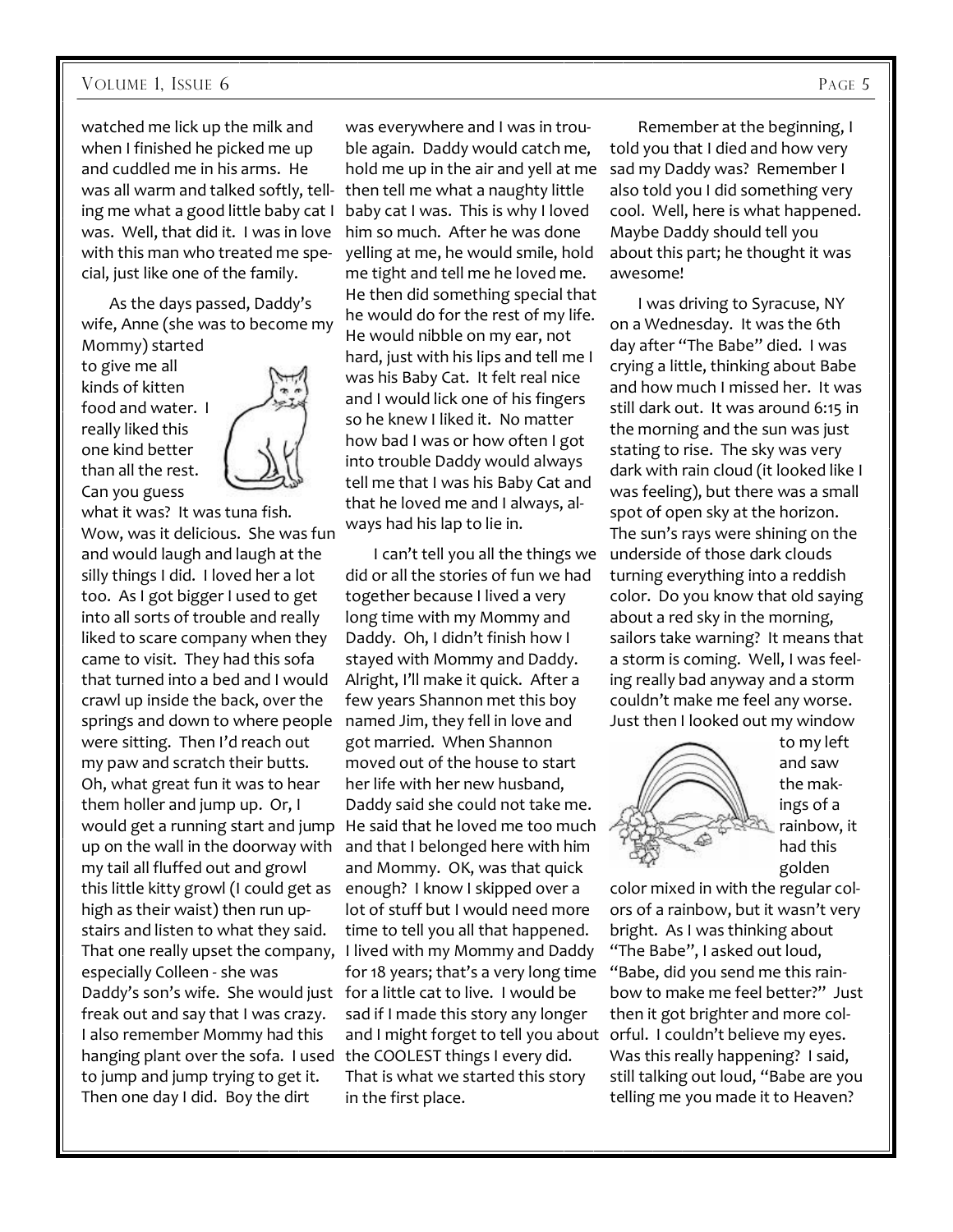What took you so long?" Just then about everything and see if she the rainbow got brighter still. I almost ran off the road. I was crying so hard I could hardly breathe. I was also feeling happiness inside that my Baby Cat made it to heaven and was telling me she was OK. Still not quite believing this was truly happening, I asked, "Babe is this really you and did you some. I am 60 years old and I have do this to tell me how much you love me?" You're not going to believe this. I know you're not. I could hardly believe it myself. That rainbow got so bright it just seemed to glow with the most vibrant and brightest colors you can imagine and all with that golden hue. IT WAS AWESOME! I was so filled with wonder and excitement about what I was witnessing I called Anne (my wife and miss her a lot but I don't cry every-Baby Cat's Mommy) to tell her

could see the rainbow too. She was excited as well but the trees blocked her view. She knew in her sign was PURRFECT! heart that I had just witnessed something very, very special and was happy that my Baby Cat and I were able to share one last moment together. It was truly awedriven more than 4 million miles. I have never seen a sunrise rainbow much less one that was so bright with that depth of color and a golden hue. The events are true. Yes, Babe did all things and the rainbow happened exactly the way I told it. I know in my heart that my Baby Cat found a way to send me a sign that she was ok and to make me feel better. I still day now.

 I told you - it was very, very COOL! The way my Daddy understood that his Babe sent him this

The End.

 It's not really the end. I will never see a rainbow again and not think of Babe.

 I was inspired to write this story because of the great love I had for my Cat. The powerful grief I felt. The belief I have that when you die, things do not just stop. Rather we have other things to do and places to go. The former Pastor of our church, now retired, said at this last sermon God has a plan for you. It may not be your plan but a plan nonetheless.

#### *Birthdays*

| Kyle Davenport    | 2, '01         |
|-------------------|----------------|
| Alissa Sumerano   | 5, '92         |
| Natalie Browning  | 6, '98         |
| Matthew McGraw    | 13, '93        |
| Sierra Butler     | 15, '98        |
| Ryan Milne        | 20, '06        |
| Julia Tucker      | 21, '91        |
| Katie Christiana  | 22, '91        |
| Sarah Harder      | 22, '91        |
| Kelsey Christiana | 24, '95        |
| Julia Helm        | 27, '02        |
| Jordan Cline      | 28, '96        |
| Sandra Gregory    | 1              |
| Lucas Hopper      | $\overline{2}$ |
| Megan Quenzer     | $\overline{2}$ |
| Amy Ryan          | $\overline{2}$ |
| Christa Conlin    | 3              |
| Leigh Hill        | 4              |
| Muriel Ferraro    | 6              |

 $2, '01$ 5,  $'92$ 6, '98 13, '93 15,  $'98$ 20, '06  $21, '91$ 22, '91  $22, '91$ 24, '95  $27, '02$ 28, '96 Jerry Fink 7 William Henning 7 Joshua Moon 8 Patrick Tucker 8 Charlote Gill 9 Terry Gaffken 10 Steve Bliss 10 Stanley Brooks Marilyn More Diana Cline Lorraine Denis 1 Nita Rockwell 2012 Ron Chrisey 20 20 Linda Cook 25 Marilyn Voigtlaender 2 Helen Webber 20 Nancy Sweeney 20 Ashley Prentice 29 Emily Coogan 31

#### *Anniversaries*

| 8              | Mark & Julie Conlin       | 6  |
|----------------|---------------------------|----|
| 8              | Kathy & Craig Jansen      | 7  |
| 9              | Sheryl & Howard Delano    | 8  |
| 0              | Charles & Colette Woodard | 8  |
| 0              | Ron & Ann Every           | 9  |
| $\overline{4}$ | Linda & Dick Shook        | 10 |
| $\overline{5}$ | Janet & Ed Davis          | 11 |
| 17             | Jennifer & Jim Macarille  | 11 |
| 8              | Wendy & Charles Ocker     | 12 |
| O              | Deborah & Neil Zuill      | 14 |
| O              | Charlotte & Jack Gill     | 15 |
| :5             | Wendy & Steve Helsley     | 19 |
| :5             | Joyce & Jerry Fink        | 20 |
| 6              | John & Marianne Mizel     | 21 |
| 8              | Bill & Peg Baldinger      | 22 |
| 9              | Terry & John Gaffken      | 23 |
| 31             | Emily & Art Harder        | 26 |
|                | Robert & Colleen Conklin  | 27 |
|                |                           |    |